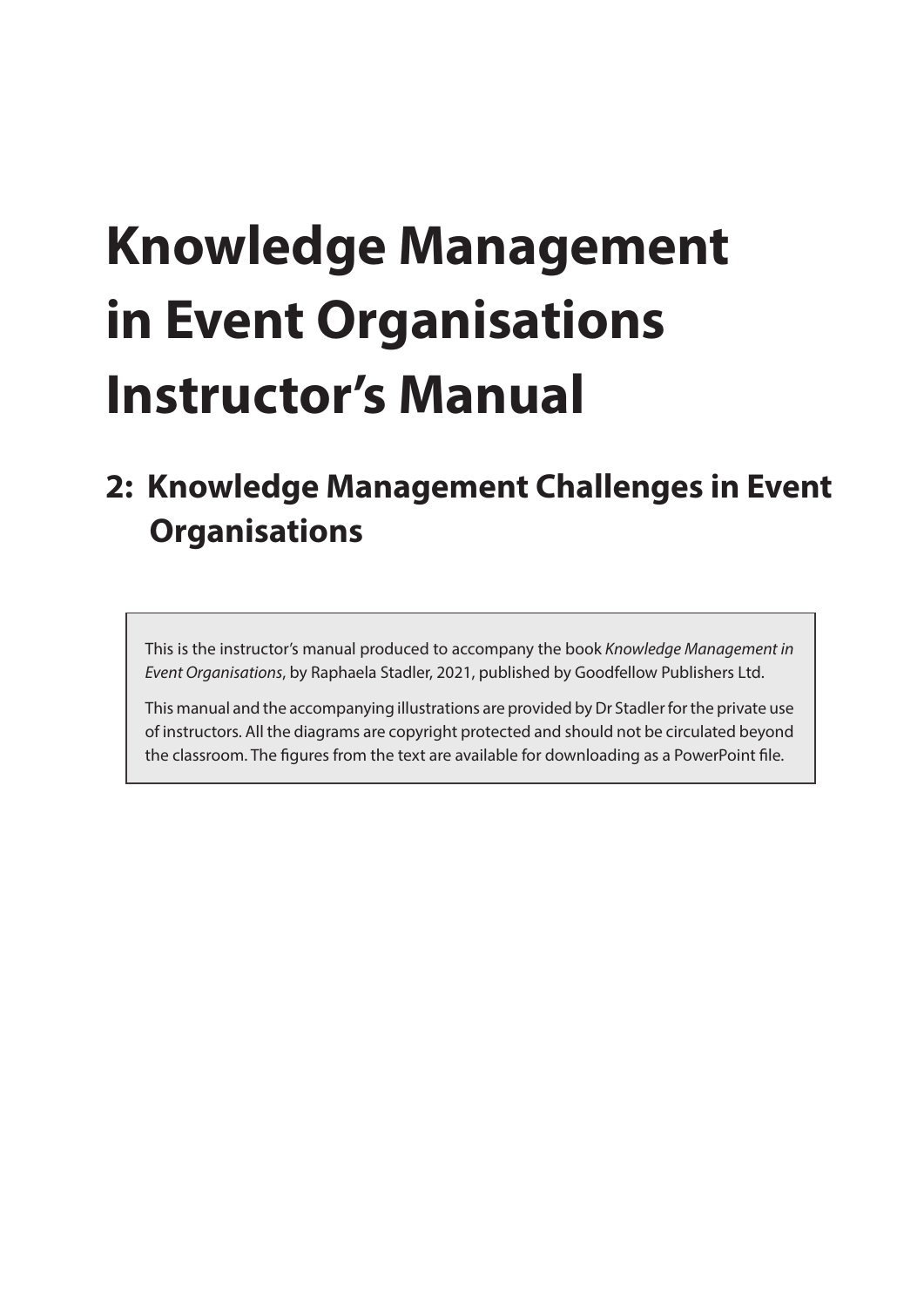### **Chapter 2: Knowledge Management Challenges in Event Organisations**

#### **Lecture 2**

#### **Learning objectives**

- $\Box$  Understand different knowledge management challenges for event organisations
- $\square$  Be able to identify knowledge management challenges for project-based and 'pulsating' types of organisations
- $\Box$  Understand how the large number of seasonal employees and volunteers in event organisations impacts upon knowledge management
- Explore the different event specific types of knowledge (creative, operational, strategic)
- $\square$  Learn the difference between knowledge hiding and knowledge hoarding
- $\Box$  Be able to explain how the different knowledge management challenges impact upon reinventing the wheel

#### **Introduction**

It is important for students to understand the specific context and the nature of events and event organisations, and how this has an impact upon knowledge management. There are a range of challenges that come with this and they are all explored in-depth in Chapter 2. This lecture can be taught in the sequence suggested here, but it can also be taught the other way round: it is possible to start with the question of why event organisations quite often reinvent the wheel, then go into the knowledge management specific challenges that need to be faced, and finally conclude with the nature of event organisations as being 'pulsating' and project-based. The same learning outcomes can be achieved either way, it depends on students' previous knowledge and experience. For example, if they also have a Project Management module or course as part of their Study Program, then it might make more sense to start with the "reinventing the wheel" question. Otherwise, it is suggested to start with the following:

#### **Events as project-based and 'pulsating' types of organisations**

A good way of getting students to think about specific knowledge management challenges for event organisations, is by providing an overview of knowledge management in project-based organisations. Indeed, the literature on this is vast and the topic could be developed into a lecture in its own right. But most importantly it should be noted that the majority of studies here focus on large construction and manufacturing firms, as well as new product development projects. Managing an event, however, is about managing an *experience*, which is rather different in terms of the approach and complexities faced, and even more difficult in terms of knowledge sharing and documentation. Examples from the film industry could be drawn on for students to explore here: films like the *Lord of the Rings* or the *Harry Potter* series are very much based on retaining a core group of experts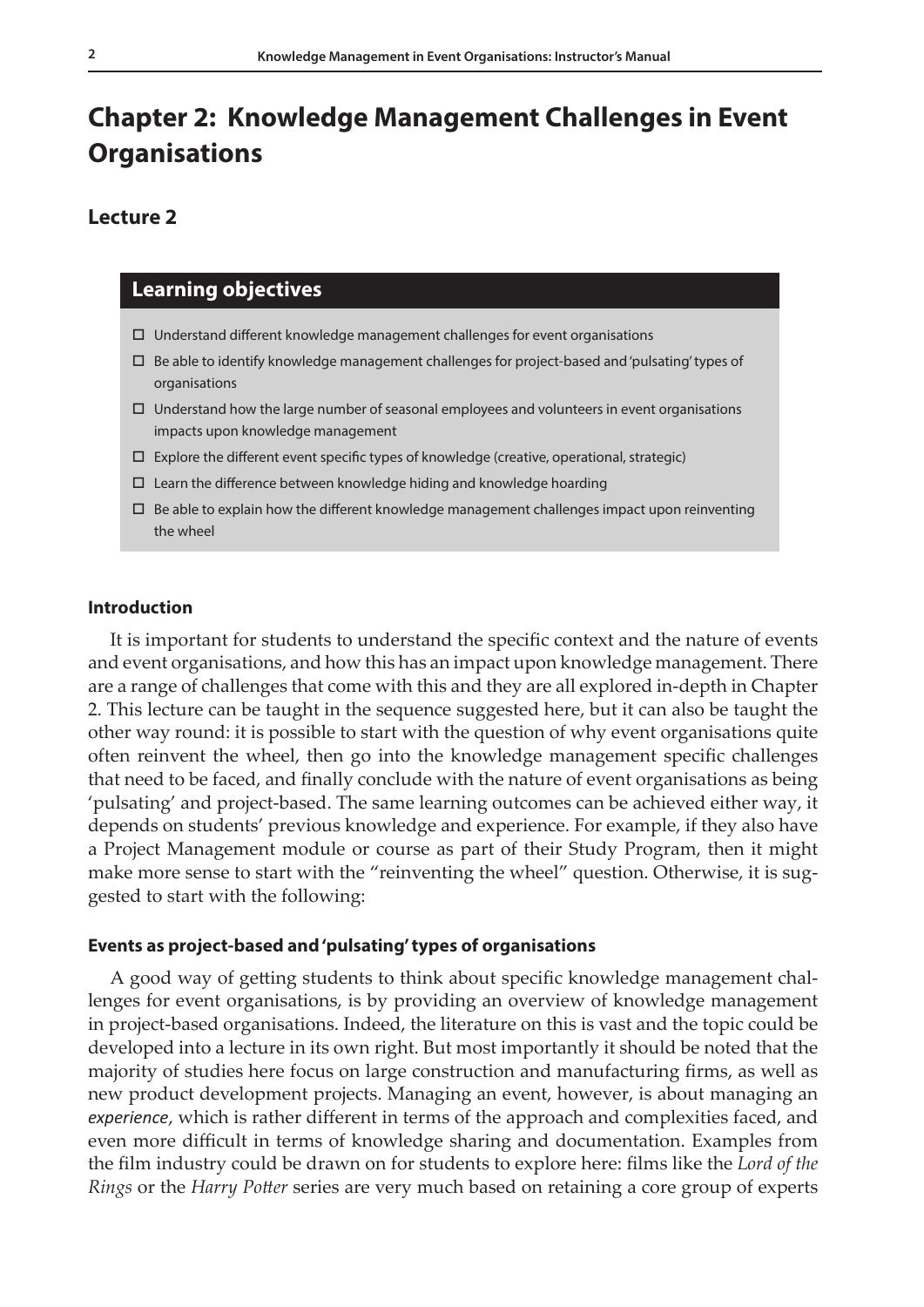on the production team who can learn from one film production to the next and build on their success, rather than bringing in an entirely new crew each time. Typical knowledge management challenges raised in project-based organisations include lack of time, lack of trust, forgetting things from one project to the next, employees hiding their knowledge from others because they do not know each other well enough, and knowledge getting lost once the project is over (the project team dissolves and takes all the knowledge with them, rather than storing it for the wider organisation before leaving). Very similar challenges apply to event organisations, as will be explored later on in this lecture.

Secondly, it is crucial to highlight the 'pulsating' nature of events and Figure 2.1 should be used for this:



**Figure 2.1:** 'Pulsating' event organisations

Two recommended readings include:

- Hanlon, C., & Cuskelly, G. (2002). Pulsating Major Sport Event Organizations: A Framework for Inducting Managerial Personnel. *Event Management, 7*(4), 231-243
- Clayton, D. (2020). Knowledge management in events. In S. J. Page & J. Connell (Eds.), *The Routledge Handbook of Events* (2nd ed., pp. 442-456). London and New York: Routledge

#### **Knowledge management challenges**

From there, some of the specific knowledge management challenges can be developed: lack of time and resources; lack of trust and lack of expertise; large number of volunteers; unlearning and forgetting; knowledge hiding and knowledge hoarding; as well as knowledge leakage. Figure 2.2 summarises these knowledge management challenges and can be used with students to talk through an example from their own experience. It is recommended to explore each of the challenges in relation to a practical example that the students are familiar with. For example, if they also take a Live Event module or course, this could be used as an example they all work on and the challenges they experience together.

It is important to note that some of these challenges of course correlate, such as the large number of volunteers will most likely bring lack of trust among the team and lack of expertise with it, as well as potential problems around knowledge hiding from volunteers and between them. It is also worth considering the 'pulsating' nature of events and hence the different stages of the event (pre/during/post, see Figure 2.1) again here, and identify which problems might arise at which stage. For example, knowledge hiding and knowledge hoarding could be an issue pre-event, whereas knowledge leakage is more likely to occur post-event, when the seasonal team and volunteers move on to other jobs.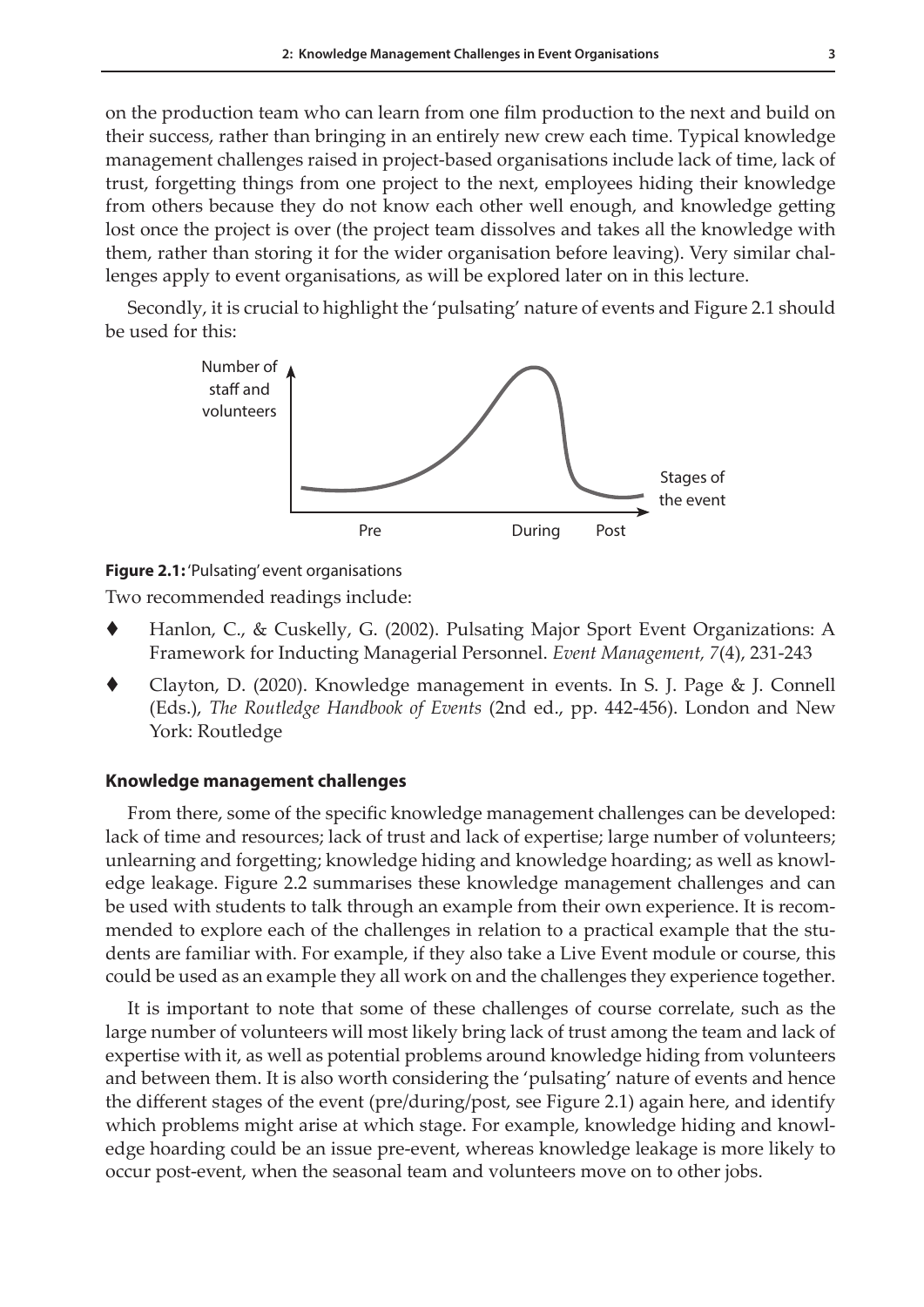**18 Knowledge Management in Event Organisations**



**Figure 2.2:** Knowledge management challenges in 'pulsating', project based event organisations

Knowledge hiding is a particularly interesting issue to explore with students as they have probably experienced it themselves at some point. This interview with Catherine Connelly from DeGroote School of Business provides a good overview of what knowledge hiding means and why people do it:<https://www.youtube.com/watch?v=VtRhaHa7mjw>

Students can be asked to provide examples of the 3 different types of knowledge hiding from their own experience in group work, internships or placements, or other jobs:

- *Rationalised hiding*: hiding knowledge from someone by saying it is confidential and can therefore not be shared;
- *Evasive hiding:* either providing impractical or irrelevant knowledge to the person who requests it, or waiting to share the knowledge until it is no longer of use and then promising to help at a later time;
- *Playing dumb:* pretending not to know the answer to a problem or not having the relevant knowledge readily available.

They should be encouraged to think about the consequences of this type of behaviour, and in particular in a stressful event environment where knowledge needs to be shared quickly and efficiently. Other specific knowledge management challenges can be explored in a similar way.

An event knowledge management challenge that is not often talked about in the literature, and is worth mentioning here, is the difference between strategic, operational and creative knowledge. This can naturally lead to some tensions around which knowledge to prioritise at what point and which knowledge to draw on for certain decisions. The creative knowledge, in particular, is thereby often overlooked, but it can be a key element for innovation and long-term success for the event organisation. For a group work activity, it is suggested to look at either Glastonbury Festival ([https://www.glastonburyfestivals.](https://www.glastonburyfestivals.co.uk/) [co.uk/](https://www.glastonburyfestivals.co.uk/)), the Edinburgh Fringe Festival [\(https://www.edfringe.com/](https://www.edfringe.com/)) or a similar type of event, identify the aims and objectives and the long-term strategic plan of the festival, as well as some of the creative elements of how this is being implemented. Students can then